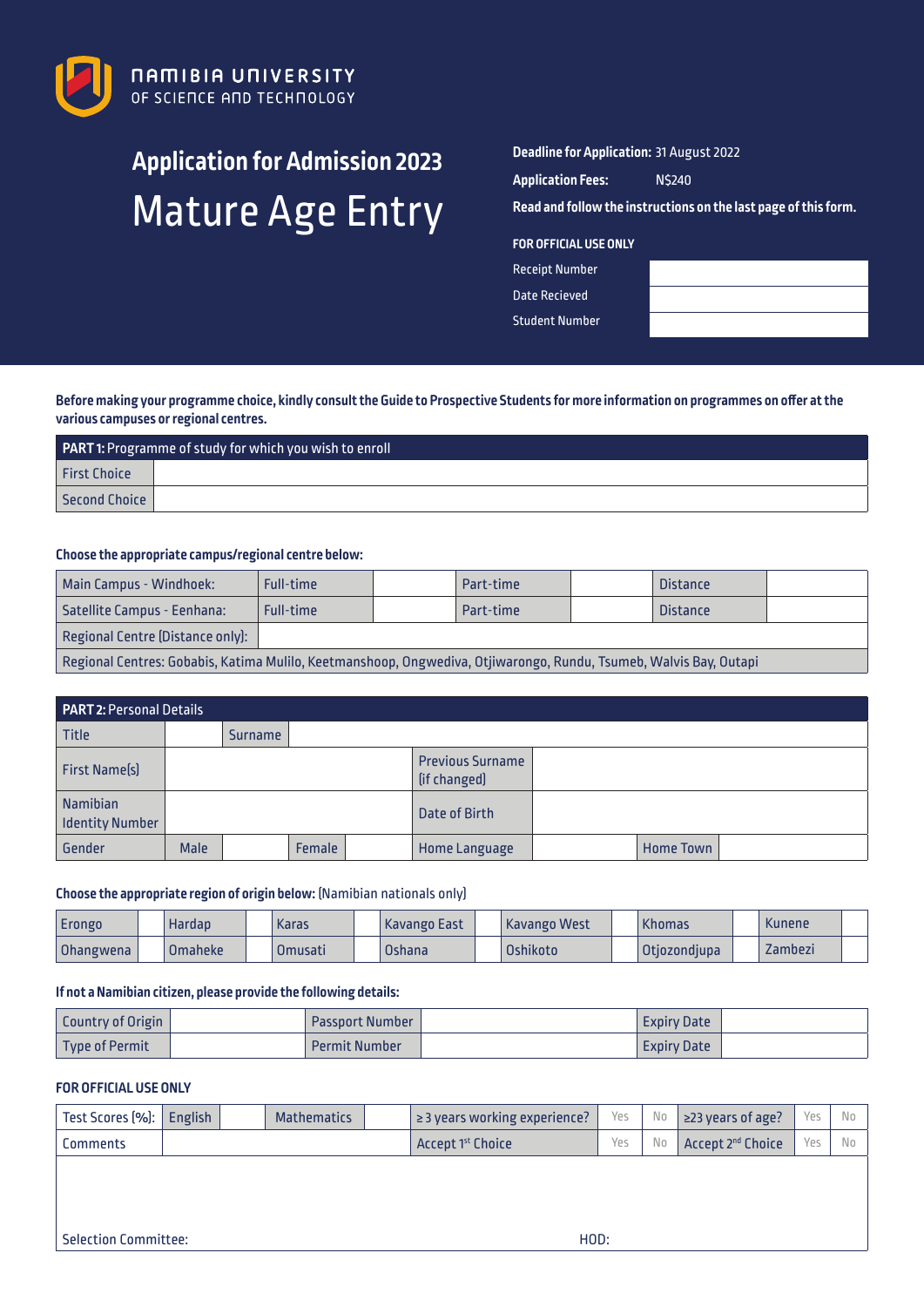| <b>PART 3: Contact Details</b> |                  |               |                                                                                                          |
|--------------------------------|------------------|---------------|----------------------------------------------------------------------------------------------------------|
| <b>Postal Address</b>          |                  |               |                                                                                                          |
| <b>Country</b>                 |                  |               |                                                                                                          |
| <b>Email Address</b>           |                  |               | Very Important Note: All correspondence will be via email. Kindly provide us with a valid email address. |
| Telephone (home)               | Telephone (work) | <b>Mobile</b> |                                                                                                          |

## **Parent / Guardian Contact Details** *(This information is required in the case of an emergency)*

| Full name and Surname |                  |               |  |
|-----------------------|------------------|---------------|--|
| <b>Postal Address</b> | Town             | Country       |  |
| Home (Street) Address |                  |               |  |
| Telephone (home)      | Telephone (work) | <b>Mobile</b> |  |

| <b>PART 4: Payment Details</b>                       |  |  |  |  |  |  |
|------------------------------------------------------|--|--|--|--|--|--|
| Name of Person / Institution responsible for Payment |  |  |  |  |  |  |
| <b>Postal Address</b>                                |  |  |  |  |  |  |
| <b>Email Address</b>                                 |  |  |  |  |  |  |
| <b>Telephone</b>                                     |  |  |  |  |  |  |

# **PART 5:** Physical Challenges

NUST strives to create opportunities for people with disabilities. In many instances we have not yet eliminated all the barriers, it would therefore be helpful for us to know in advance whether or not you have any special needs so that we can work together to achieve equal access to the programme. Please supply us with the following information.

| Indicate whether you are physically challenged<br>If your answer is "yes" tick [V] the appropriate challenge<br>you are experiencing. |                                                                                                                                                                            |  |  | No |                 |                                                                                                   |  |  |  |  |
|---------------------------------------------------------------------------------------------------------------------------------------|----------------------------------------------------------------------------------------------------------------------------------------------------------------------------|--|--|----|-----------------|---------------------------------------------------------------------------------------------------|--|--|--|--|
|                                                                                                                                       | <b>Visually impaired [blind]</b>                                                                                                                                           |  |  |    |                 | Wheelchair bound                                                                                  |  |  |  |  |
|                                                                                                                                       | Visually impaired (partially blind - find it difficult to read<br>printed text. Cannot study through reading. Need help in the<br>form of audio cassettes, enlarged print) |  |  |    |                 | Muscular / skeletal / joint / limb deficiencies / diseases such as<br>polio or muscular dystrophy |  |  |  |  |
|                                                                                                                                       | <b>Hearing impaired</b>                                                                                                                                                    |  |  |    | <b>Diabetes</b> |                                                                                                   |  |  |  |  |

**State any other challenge you might experience and assistance that you might need:**

| <b>PART 6: Educational Particulars</b>                                                                                |  |                          |      |                                |                                               |  |  |  |  |  |  |
|-----------------------------------------------------------------------------------------------------------------------|--|--------------------------|------|--------------------------------|-----------------------------------------------|--|--|--|--|--|--|
| Secondary education details: (Please attach a certified copy of the latest school-leaving results)                    |  |                          |      |                                |                                               |  |  |  |  |  |  |
| Name of last school attended                                                                                          |  |                          |      | <b>Highest Grade</b><br>passed |                                               |  |  |  |  |  |  |
| <b>Year of examination</b>                                                                                            |  | Examination<br>Authority |      | Examination<br><b>Number</b>   |                                               |  |  |  |  |  |  |
| Tertiary education details: (Please enclose original transcripts and certified copies of certificates, diplomas etc.) |  |                          |      |                                |                                               |  |  |  |  |  |  |
|                                                                                                                       |  |                          | Year |                                |                                               |  |  |  |  |  |  |
| Name of Institution                                                                                                   |  | from                     | to   |                                | <b>Oualification obtained or enrolled for</b> |  |  |  |  |  |  |
|                                                                                                                       |  |                          |      |                                |                                               |  |  |  |  |  |  |
|                                                                                                                       |  |                          |      |                                |                                               |  |  |  |  |  |  |
|                                                                                                                       |  |                          |      |                                |                                               |  |  |  |  |  |  |
|                                                                                                                       |  |                          |      |                                |                                               |  |  |  |  |  |  |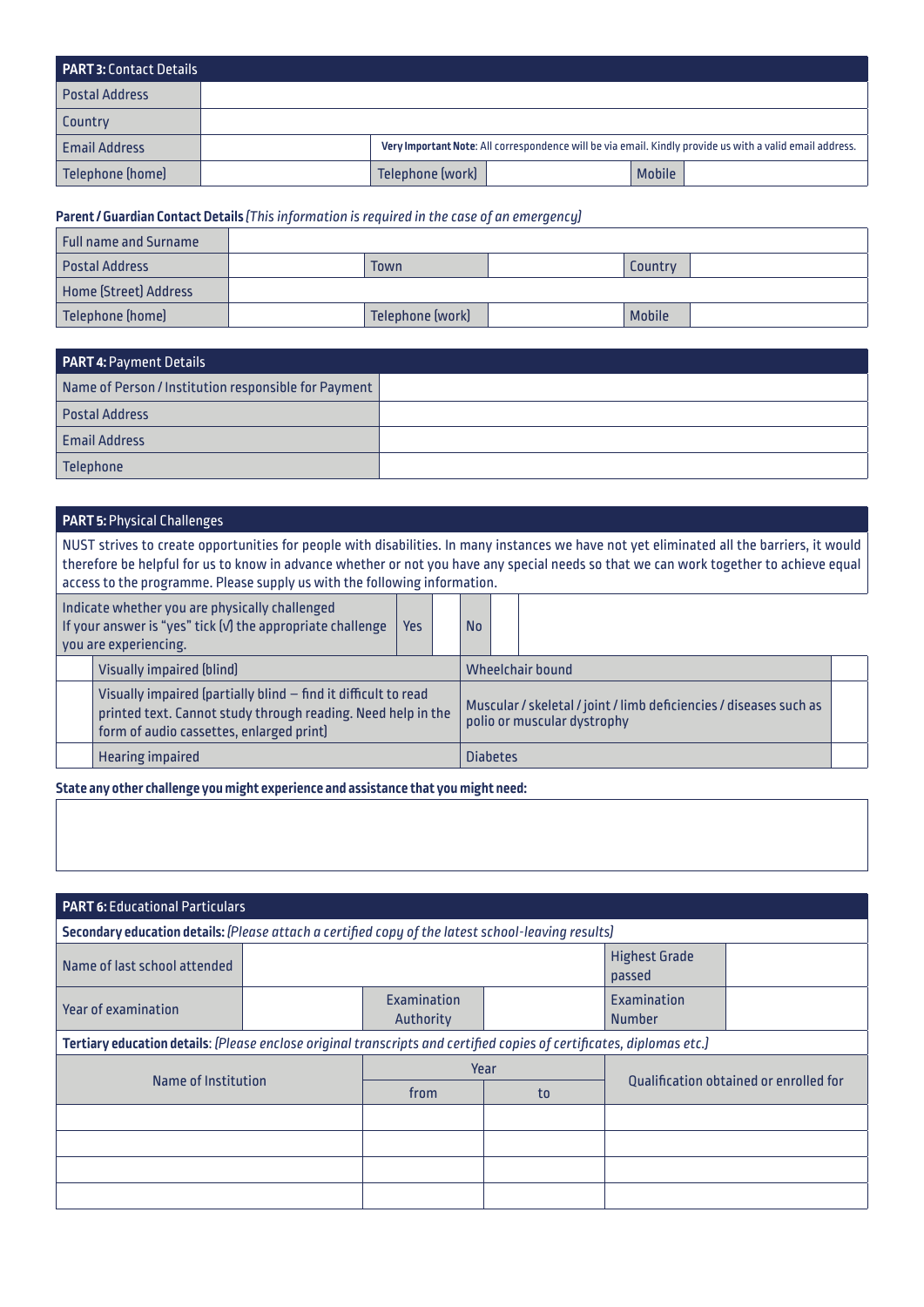#### **PART 7:** Work Experience

Your application will be considered on your work and other relevant experience. You should therefore give full and accurate details of all your relevant current and previous work experience. Please attach original reference letter from your employer(s). Please attach a reference letter from your employer(s) stating your years of experience and in what capacity you have worked.

| Name and address of current organisation  | Job Title and Summary of Responsibilities /<br>Achievements | <b>From</b> |      | T <sub>0</sub> |      |  |
|-------------------------------------------|-------------------------------------------------------------|-------------|------|----------------|------|--|
|                                           |                                                             | Month       | Year | Month          | Year |  |
| Name and address of previous organisation | Job Title and Summary of Responsibilities /<br>Achievements | From        |      | T <sub>0</sub> |      |  |
|                                           |                                                             | Month       | Year | Month          | Year |  |

## **PART 8:** Mature Age Entry Exams

For admission purposes you will be expected to write a Mathematics (Basic Numeracy) and English Proficiency entrance test. Applicants are expected to turn up on the date and time that they have indicated below **without a written invitation / notice from the institution**.

#### **Indicate at which Centre you would like to take the test:**

| <b>Gobabis</b>                                                                |  | Katima Mulilo |  | Keetmanshoop                       |  | Eenhana           |  | <b>Ongwediva</b> |  |             |  |  |
|-------------------------------------------------------------------------------|--|---------------|--|------------------------------------|--|-------------------|--|------------------|--|-------------|--|--|
| <b>Outapi</b>                                                                 |  | Rundu         |  | <b>Tsumeb</b>                      |  | <b>Walvis Bay</b> |  | Windhoek         |  | Otjiwarongo |  |  |
| Indicate on which day you would like to take the test:                        |  |               |  |                                    |  |                   |  |                  |  |             |  |  |
| Wednesday, 22 September 2022 at 13h00<br>Thursday, 23 September 2022 at 13h00 |  |               |  | Friday, 24 September 2022 at 09h00 |  |                   |  |                  |  |             |  |  |
|                                                                               |  |               |  |                                    |  |                   |  |                  |  |             |  |  |

| <b>PART 9</b> General Information                          |          |          |                  |  |
|------------------------------------------------------------|----------|----------|------------------|--|
| Do you have access to the following: (State "Yes" or "No") | Computer | Internet | <i>Cellphone</i> |  |
|                                                            |          |          |                  |  |

#### **PART 10 Declaration and Undertaking by Applicant**

I/we, the undersigned hereby declare:

To the best of my knowledge and belief the information furnished in this application is true and correct and that if it be found to be false and misleading in any respect, this application may be invalidated and the applicant's registration terminated;

That I/we will accept liability for any damage to NUST property caused by me and indemnify NUST against any loss or damage howsoever caused in respect of property left at NUST by the applicant. I/we also indemnify NUST against any claim whatsoever for damages howsoever caused or arising which the applicant may sustain whilst registered as a students at NUST, acknowledging the Applicant's participation in any sporting or other activity at NUST or conveyance of the applicant in any NUST vehicle, shall be at the Applicant's sole and absolute risk. This indemnity shall be binding on the Applicant's Executors and Heirs;

That I/we acknowledge that a Specified Minimum Deposit is required before or on the date of registration each semester. The balance on the account is then payable monthly as per dates specified in the Yearbook Fees section;

That a statement signed by the Bursar or his/her delegate shall represent the amount owing to NUST by me/us, and further that in the event of such amount being handed over for collection, I/we shall pay all legal charges incurred on the attorney and client scale;

That I/we shall pay all interest on all overdue fees, and disbursements at a rate of 15% per annum compounded monthly and calculated from the first day of each month following the date by which final payment of all fees and disbursements must have been made;

That I/we shall abide by all regulations of NUST – and further that the applicants shall, if accepted, be under the disciplinary control of NUST as from the date on which he/she takes up residence at NUST or the day on which he/she commences studies or attends an orientation week or registers as a student, whichever is earliest, until NUST accepts a notice of withdrawal from me/us or the applicant fails to renew his/her registration on the due date;

That I/we accept that NUST keeps documents, including this Declaration and Agreement, electronically and distributes them as such. NUST shall at all times be entitled to utilize such documentation in electronic format for whatever purpose required and I/We agree that the electronically generated documents shall replace the originals signed by me;

That although NUST does not take any responsibility for informing parents or guardian or major fee contributor of disciplinary action against a student (whether pending or finalized), academic performance or any other matters relating to the student, NUST may in its discretion report to the parents or guardian or major fee contributor such breaches of the rules by the applicant as NUST deems necessary and further to report on any matter concerning progress, conduct, well-being or health of the applicant, and further that NUST may take all such steps as it considers reasonable in the event of the applicant becoming ill or requiring medical attention without NUST undertaking any legal obligation to do so.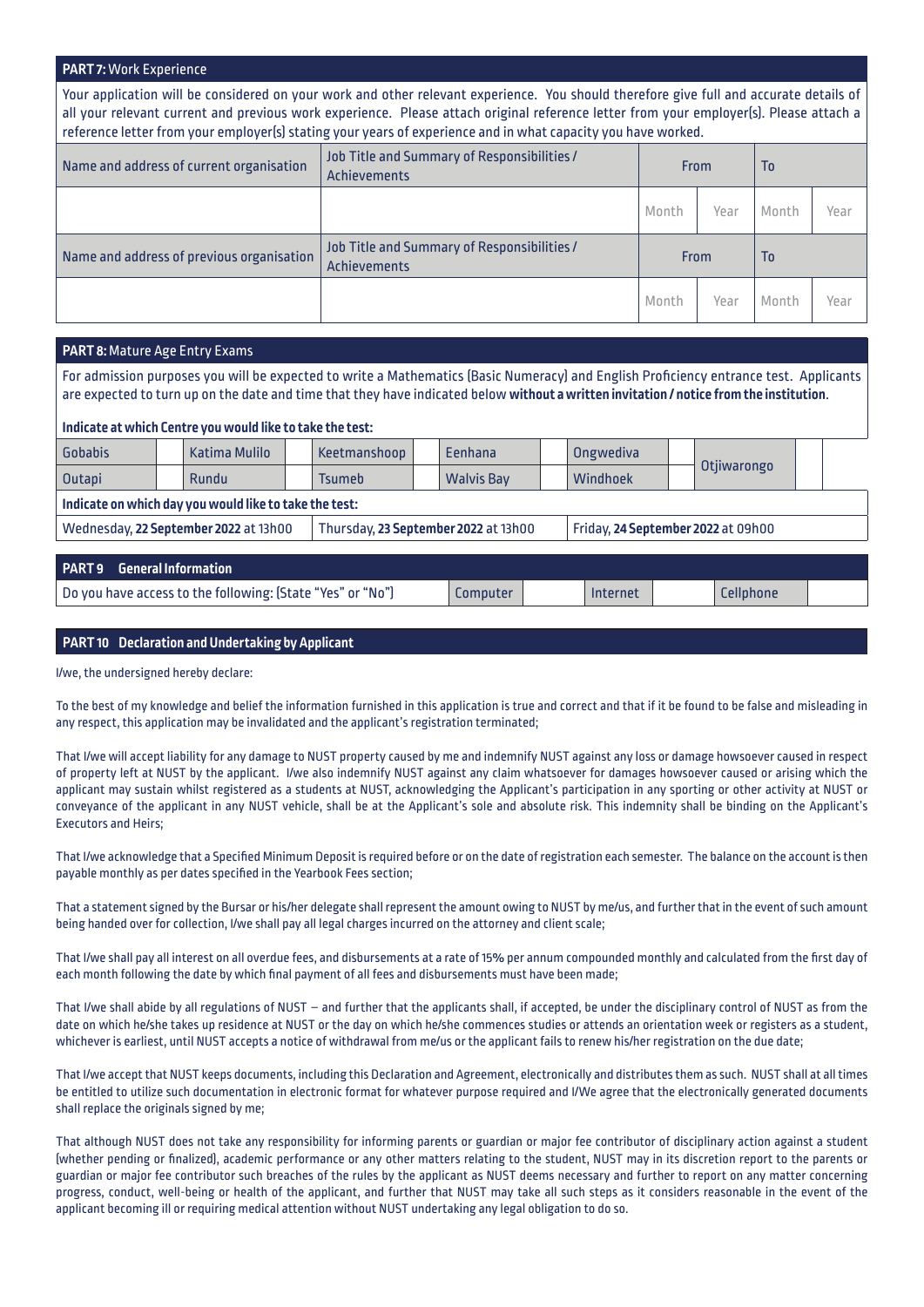| <b>Signature of Applicant:</b> |  |  |
|--------------------------------|--|--|
|--------------------------------|--|--|

| Signature of Applicant: | Date: I | . DI | M M | $\vee$ | $\vee$ | YY |  |
|-------------------------|---------|------|-----|--------|--------|----|--|
|                         |         |      |     |        |        |    |  |

I agree and consent to the above declaration, undertakings, waiver and indemnity by the applicant. I consent to the applicant signing the registration forms if admitted. I hold myself jointly and severally liable with the applicant as co-debtor for all amounts due by the applicant to NUST until I notify NUST in writing to the contrary in which event such notification shall take effect only from the beginning of the following academic year. I irrevocably undertake that I shall not, in any capacity, hold NUST liable for any damage or loss which the applicant or any person may suffer under any of the circumstances set out in the applicants' declaration.

| $- \cdot$<br>Signature of Legal Guardian: |  | Date: | $\sim$ |  | IМ | IVI. |  | v |  |  |
|-------------------------------------------|--|-------|--------|--|----|------|--|---|--|--|
|-------------------------------------------|--|-------|--------|--|----|------|--|---|--|--|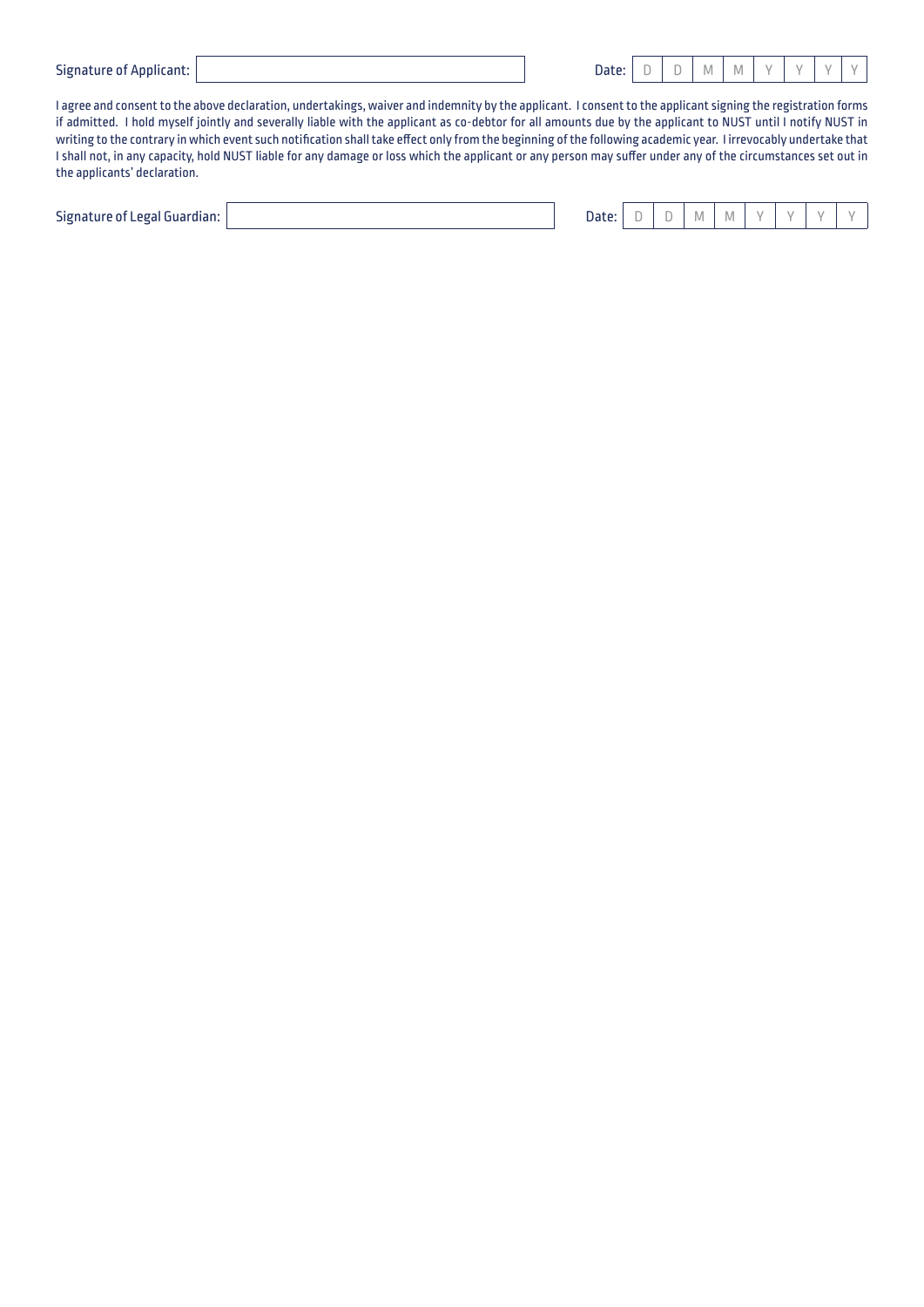#### **Instructions for the Completion of the Form**

- 1. This application is not binding on the applicant or NUST. Complete the form in BLOCK LETTERS in black ink. Refer to the Prospectus 2022 when completing this form. Where a choice is given, mark only the appropriate answer with a tick [√].
- 2. The closing date for applications is **31 August 2022**. **No late applications will be considered**.
- 3. An application fee of N\$240 must accompany this application. Please do not send cash when posted. Payments can be made by bank deposits. Please enclose your **ORIGINAL deposit slip** with this application. Our banking details: First National Bank, Account Number: 55500126319, Corporate Branch Windhoek, Branch code 281872. POSTAL ORDERS are not accepted as payment.
- 4. This application must be accompanied by certified copies of **identity document, relevant academic certificates and reference letter(s) from employer(s).**
- 5. NUST will not be held responsible for the loss of any original document(s). All certified documents will be used for filing purposes. No copies will be returned to the applicant.
- 6. Candidates with Non-Namibian Qualifications must have these qualifications evaluated by the Namibia Qualifications Authority. A copy of the evaluation, together with the relevant documents, must be attached to the application form.
- 7. For admission purposes you will be expected to write a Mathematics (Basic Numeracy) and English Proficiency entrance test. Applicants are expected to write the tests on any day from 22 September 2022 (13h00), 23 September 2022 (13h00) or 24 September 2022 (09h00) **without a written invitation / notice from the institution**. Venue: Main Campus (Windhoek) - Engineering Basement, Eenhana Satelite Campus or Regional Centres.
- 8. Forms must be submitted to: BY MAIL: The Office of the Registrar, The Admissions Department, Private Bag 13388, Windhoek, Namibia, PERSONAL: The Student Administrative Service Centre, Frontdesk, 13 Jackson Kaujeua Street, Windhoek or all NUST Regional Centres.
- 9. All information will be treated as confidential.

| Application form: All parts of the application has been<br>completed                                   |  | A original official translation of the foreign qualification - if in<br>foreign language other than English |  |  |  |
|--------------------------------------------------------------------------------------------------------|--|-------------------------------------------------------------------------------------------------------------|--|--|--|
| Application Fee: Proof of payment is attached e.g. bank<br>deposit slip                                |  | A certified copy of the Namibian Qualification Authority (NQA)                                              |  |  |  |
| A certified copy of latest school results e.g. August results,<br>Namibia Senior Secondary Certificate |  | evaluation of foreign qualifications (if qualification is obtained in<br>another country other than SADC    |  |  |  |
| A certified copy of all tertiary qualification(s) and academic<br>record                               |  | A certified copy of ID document (Namibian Citizens) or Passport<br>(foreign students)                       |  |  |  |
| An original letter from Employer(s)                                                                    |  | A certified copy of marriage certificate (where applicable) or<br>divorce order (where applicable)          |  |  |  |

#### **CHECK LIST: Items that must be submitted before your application will be processed.** *Please tick (√)*